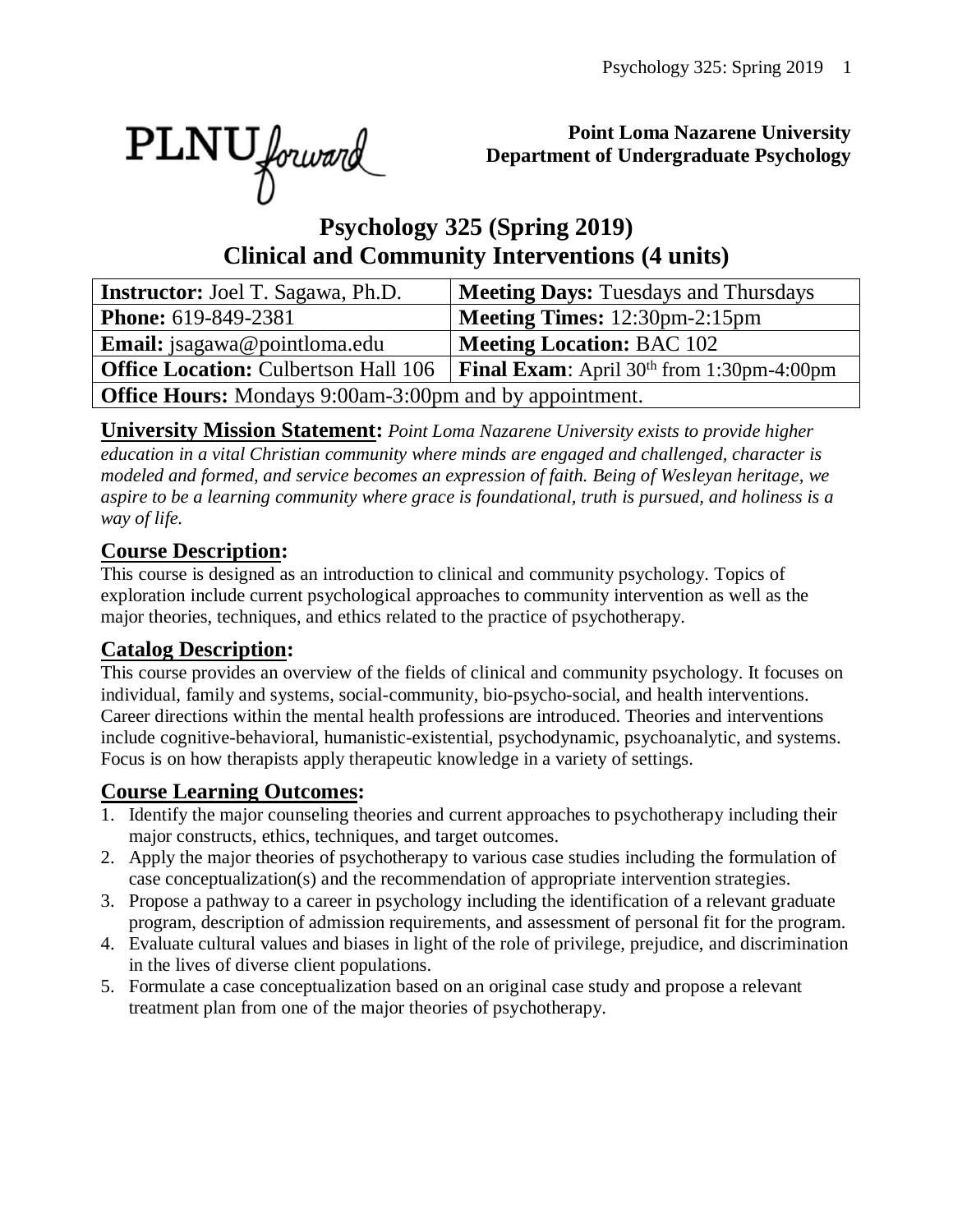## **Course Texts (Required):**

Corey, G. (2013). *Theory and practice of counseling and psychotherapy* – 10<sup>th</sup> edition. Belmont, CA: Brooks/Cole.

Yalom, I. (1989). *Love's executioner and other tales of psychotherapy.* New York: Basic Books.

Required supplemental readings for purchase from University Readers at the PLNU bookstore.

# **Course Texts (Recommended):**

Schwartz, D.E. (1997). *Who cares?: Rediscovering community*. Boulder, CO: Westview.

#### **Course Requirements:**

- 1. Participation: In-class participation is required and is figured into your final grade.
- 2. Reading Quizzes: Students are expected to read the assigned texts before class. There will be a total of 9 multiple-choice quizzes throughout the semester.
- 3. Application Papers: There will be a total of 7 application papers due throughout the semester. Descriptions of all application papers and grading rubrics are listed on canvas. Students are allowed to drop 1 application paper throughout the semester.
- 4. Exams: There are a total of four exams throughout the semester. Exam 1, Exam 2, and Exam 3 will each consist of 40 questions as well a case study worth an additional 10 points. The final exam will be cumulative and will consist of 100 multiple choice questions as well as a final case study worth an additional 20 points.
- 5. Therapeutic Orientation Paper: Students are required to write a 6-8 page paper in which they will be asked to apply one of the major theories of psychotherapy to their personal life or the life of an imaginary client. A description of the therapeutic orientation paper and grading rubric is listed on canvas.

# **Grading:**

| Participation: (90 pts) 15%<br>Response Papers & Case Studies: (60 pts) 10% |  |                  |              |         |            |               |  | Quizzes $(90 \text{ pts})$ : 15%<br>Exams 1, 2, $& 3: (150 \text{ pts}) 25\%$ |       |  |                 |
|-----------------------------------------------------------------------------|--|------------------|--------------|---------|------------|---------------|--|-------------------------------------------------------------------------------|-------|--|-----------------|
|                                                                             |  |                  |              |         |            |               |  |                                                                               |       |  |                 |
|                                                                             |  | Percentage Score |              |         |            |               |  |                                                                               |       |  |                 |
| A                                                                           |  | $= 93-100\%$     | $B+$         | $=$     | 88-89%     | $C_{\pm}$     |  | $= 77 - 79\%$                                                                 | $D+$  |  | $= 62 - 64\%$   |
|                                                                             |  | $A = 90-92\%$    | $\mathbf{B}$ | $=$ $-$ | 84-87%     | $\mathbf C$   |  | $= 70 - 76\%$                                                                 | D     |  | $= 55-61\%$     |
|                                                                             |  |                  | $B-$         | $=$     | 80-83%     | $C-$          |  | $= 65-69\%$                                                                   | $D-$  |  | $= 50 - 54\%$   |
|                                                                             |  |                  |              |         |            |               |  |                                                                               | F     |  | $=$ Below 50%   |
| Z Score                                                                     |  |                  |              |         |            |               |  |                                                                               |       |  |                 |
|                                                                             |  | $A = 1.33$       | $B+$         | $=$     | 0.67       | $C_{\pm}$     |  | $= -0.33$                                                                     |       |  | $D_{+} = -1.67$ |
| $A - = 1$                                                                   |  |                  | B.           |         | $= 0.33$   | $\mathcal{C}$ |  | $= -1$                                                                        | D.    |  | $=$ $-2$        |
|                                                                             |  |                  | $B-$         | $=$     | $\bigcirc$ | $C$ -         |  | $= -1.33$                                                                     | $D$ - |  | $= -2.33$       |
|                                                                             |  |                  |              |         |            |               |  |                                                                               | F     |  | $=$ Below -2.33 |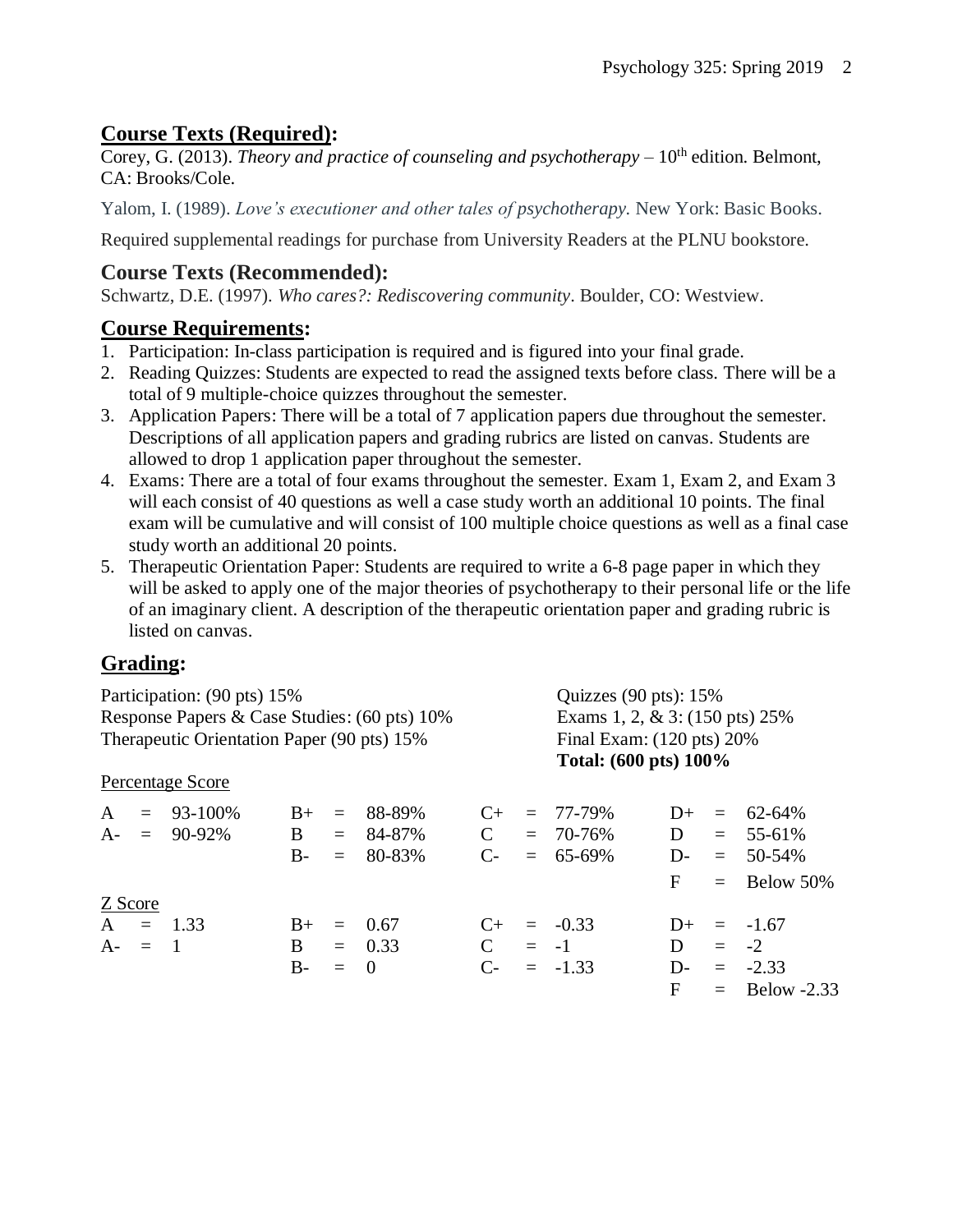## **Course Policies:**

- 1. Attendance: Students may choose to miss a total of 3 classes for any reason throughout the semester. However, students risk being de-enrolled in the event that they miss 4 classes or more (i.e., if absences exceed 20 percent of class meetings).
- 2. Exams and Quizzes: There will be no make-ups for any exam or quiz without prior permission from the instructor.
- 3. Papers: All papers are to be computer generated, 10-12 font, double spaced, referenced using APA style.

## **Final Examination Policy:**

Successful completion of this class requires taking the final examination on its scheduled day. The [Final Exam Schedule](http://www.pointloma.edu/experience/academics/class-schedules) is available online.

## **Attendance and Participation Policy:**

Regular and punctual attendance at all classes is considered essential to optimum academic achievement. If the student is absent for more than 10 percent of class meetings, the faculty member can file a written report which may result in de-enrollment. If the absences exceed 20 percent, the student may be de-enrolled without notice until the university drop date or, after that date, receive the appropriate grade for their work and participation. A complete description of the [Academic](https://catalog.pointloma.edu/content.php?catoid=18&navoid=1278#Class_Attendance)  [Policies](https://catalog.pointloma.edu/content.php?catoid=18&navoid=1278#Class_Attendance) can be found in the Undergraduate Academic Catalog.

## **Course Credit Hour Information:**

Following the **PLNU Credit Hour Policy**, to meet the identified student learning outcomes of this course, the expectations are that this 4 unit course, delivered over a 15 week semester will approximate 4 hours/week classroom or direct faculty instruction. In addition, out of class student work will approximate a minimum of 8 hours each week. Specific details about how the class meets the credit hour requirement can be provided upon request.

#### **FERPA Policy:**

In compliance with federal law, neither your PLNU student ID nor your social security number will be used in publicly posted grades or returned sets of assignments without your written permission. In addition, in compliance with [FERPA policy,](http://catalog.pointloma.edu/content.php?catoid=18&navoid=1278#Education_Records__FERPA__and_Directory_Information) you will be the only person given information about your progress in this class unless you have designated others to receive it in the "Information Release" section of the student portal.

#### **Academic Honesty Policy:**

Students should demonstrate academic honesty by doing original work and by giving appropriate credit to the ideas of others. Academic dishonesty is the act of presenting information, ideas, and/or concepts as one's own when in reality they are the results of another person's creativity and effort. A faculty member who believes a situation involving academic dishonesty has been detected may assign a failing grade for that assignment or examination, or, depending on the seriousness of the offense, for the course. Faculty will follow and students may appeal using the procedures in the University Catalog. See the [Academic Policies](https://catalog.pointloma.edu/content.php?catoid=18&navoid=1278#Academic_Honesty) for definitions of kinds of academic dishonesty and for further policy information.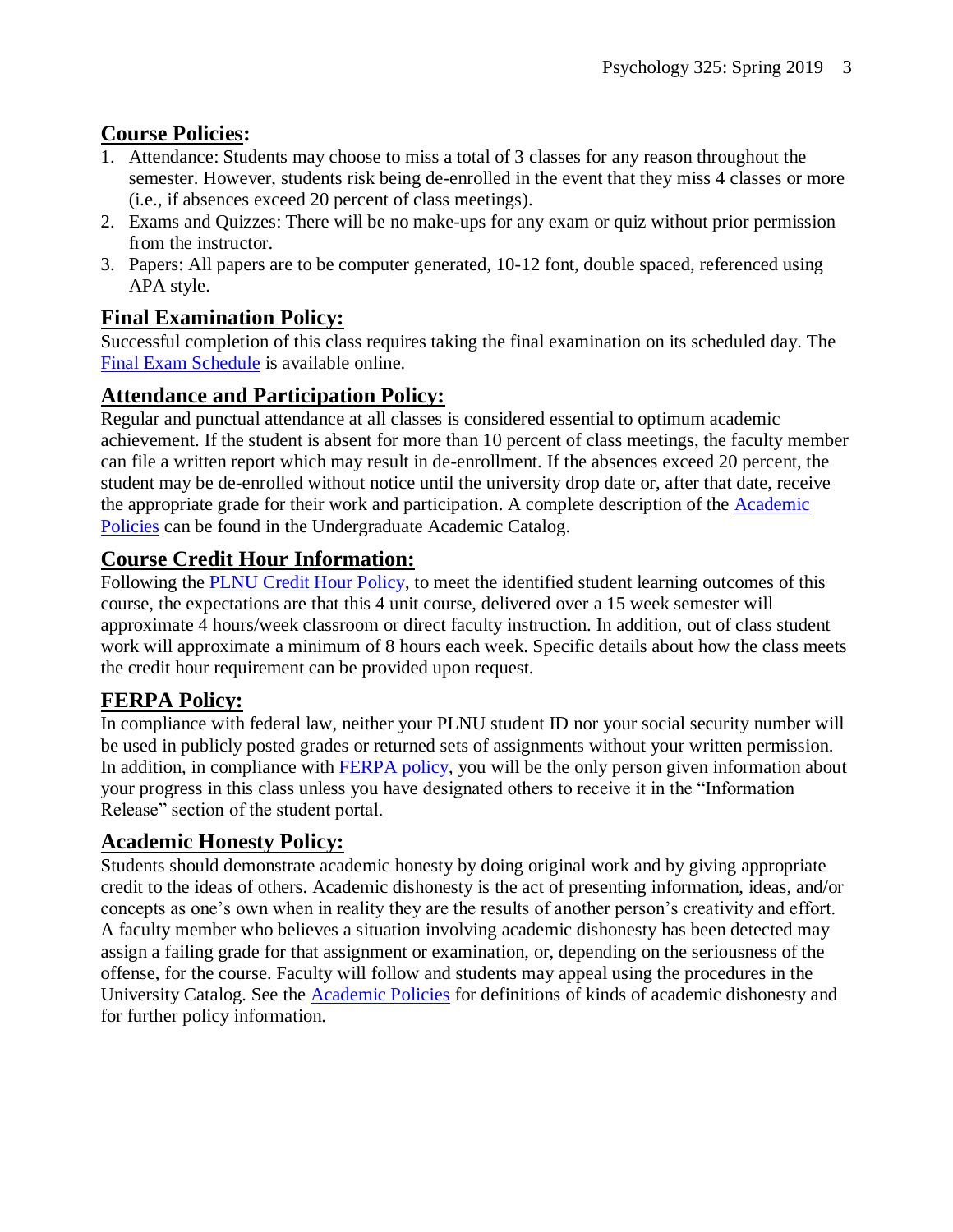#### **Academic Accommodations:**

While all students are expected to meet the minimum standards for completion of this course as established by the instructor, students with disabilities may require academic adjustments, modifications, or auxiliary aids/services. At Point Loma Nazarene University (PLNU), these students are requested to register with the [Disability Resource Center](http://www.pointloma.edu/experience/offices/administrative-offices/academic-advising-office/disability-resource-center) (DRC), located in the Bond Academic Center [\(DRC@pointloma.edu](mailto:DRC@pointloma.edu) or 619-849-2381). The DRC's policies and procedures for assisting such students in the development of an appropriate academic adjustment plan (AP) allows PLNU to comply with Section 504 of the Rehabilitation Act and the Americans with Disabilities Act. Section 504(a) prohibits discrimination against students with special needs and guarantees all qualified students equal access to and benefits of PLNU programs and activities. After the student files the required documentation, the DRC, in conjunction with the student, will develop an AP to meet that student's specific learning needs. The DRC will thereafter email the student's AP to all faculty who teach course in which the student is enrolled each semester. The AP must be implemented in all such courses. If students do not wish to avail themselves of some or all of the elements of their AP in a particular course, it is the responsibility of those students to notify their professor in that course. PLNU highly recommends that DRC students speak with their professors during the first two weeks of each semester about the applicability of their AP in that particular course and/or if they do not desire to take advantage of some or all of the elements of their AP in that course. Students may find additional support through other campus offices as well including the [Office of Spiritual Development,](https://www.pointloma.edu/offices/spiritual-development) the [Tutorial Center,](https://www.pointloma.edu/offices/tutorial-services) and/or the [Wellness Center.](https://www.pointloma.edu/offices/wellness-center)

## **Copyright Policy:**

Point Loma Nazarene University, as a non-profit educational institution, is entitled by law to use materials protected by US Copyright Act for classroom education. Any use of those materials outside of the class may violate the law. More information on the [PLNU Copyright Policy](http://libguides.pointloma.edu/content.php?pid=203591&sid=1700398) can be found online.

## **Use of Library:**

This course may require students to complete course assignments using resources available from the University Libraries. [Research Guides](http://libguides.pointloma.edu/ResearchGuides) and assistance for this course are available online.

#### **Information Literacy**

Information literacy is defined as "a set of abilities requiring individuals to recognize when information is needed and have the ability to locate, evaluate, and use effectively the needed information" (American Library Association, 1989). In this course, teaching and learning processes will employ the following information literacy standards, as endorsed by the American Association for Higher Education (1999), the Association of College and Research Libraries (2000), and the Council of Independent Colleges (2004). The students in this course will:

- 1. Determine the nature and extent of the information needed.
- 2. Access needed information effectively and efficiently.
- 3. Evaluate information and its sources critically and incorporates selected information into his or her knowledge base and value system.
- 4. Individually or as a member of a group, use information effectively to accomplish a specific purpose.
- 5. Understand many of the economic, legal, and social issues surrounding the use of information and accesses and uses information ethically and legally.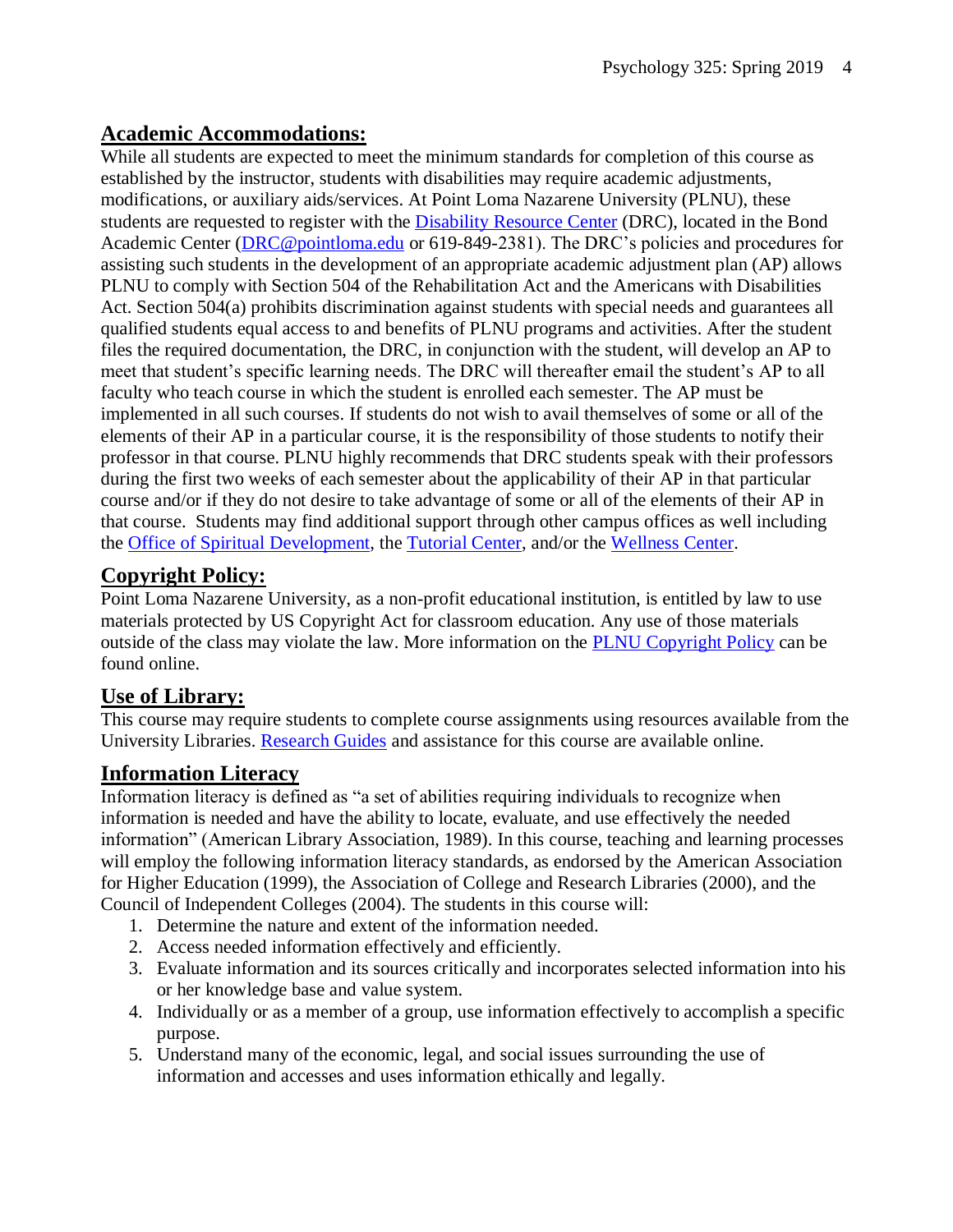# **Psychology 325 Tentative Schedule**

#### *Introduction to Clinical and Community Psychology*

Jan 10 – Introduction Jan 15 – On Being a Therapist *Reading Quiz 1 – Ch. 2 The Counselor: Person and Professional*

Jan 17 – On Becoming a Therapist

*Unit 1 – Psychoanalytic and Psychodynamic Treatment Approaches*

Jan 22 – Classical Psychoanalysis *Reading Quiz 2 – Ch. 4 Psychoanalytic Psychotherapy*

Jan 24 – Ego Psychology and Self Psychology *Paper 1 – Pathways to a Career in Psychology*

Jan 29 – Object Relations Theory and Time-Limited Dynamic Psychotherapy *Paper 2 – Cyclical Maladaptive Patterns*

Jan 31 – Adlerian and Jungian Psychology *Paper 3 – Case Study: The Case of Betty*

Feb 5 – Exam 1 Review Session and Case Study

Feb 7 – Exam 1

#### *Unit 2 – Cognitive and Behavioral Treatment Approaches*

Feb 12 – Behavior Therapy *Reading Quiz 3 – Ch. 9 Behavior Therapy* 

Feb 14 – Cognitive Therapy and Rational-Emotive Behavior Therapy *Reading Quiz 4 – Ch. 10 Cognitive Behavioral Therapy*

Feb 19 – Mindfulness-Based Stress Reduction, ACT, and DBT *Paper 4 – Thought Records*

Feb 21 – Cognitive Behavior Modification and Strengths-Based CBT *Paper 5 – Case Study: The Case of Melvin*

Feb 26 – Exam 2 Review Session and Case Study

Feb 28 – Exam 2

Mar 5 – Spring Break (No Class)

Mar 7 – Spring Break (No Class)